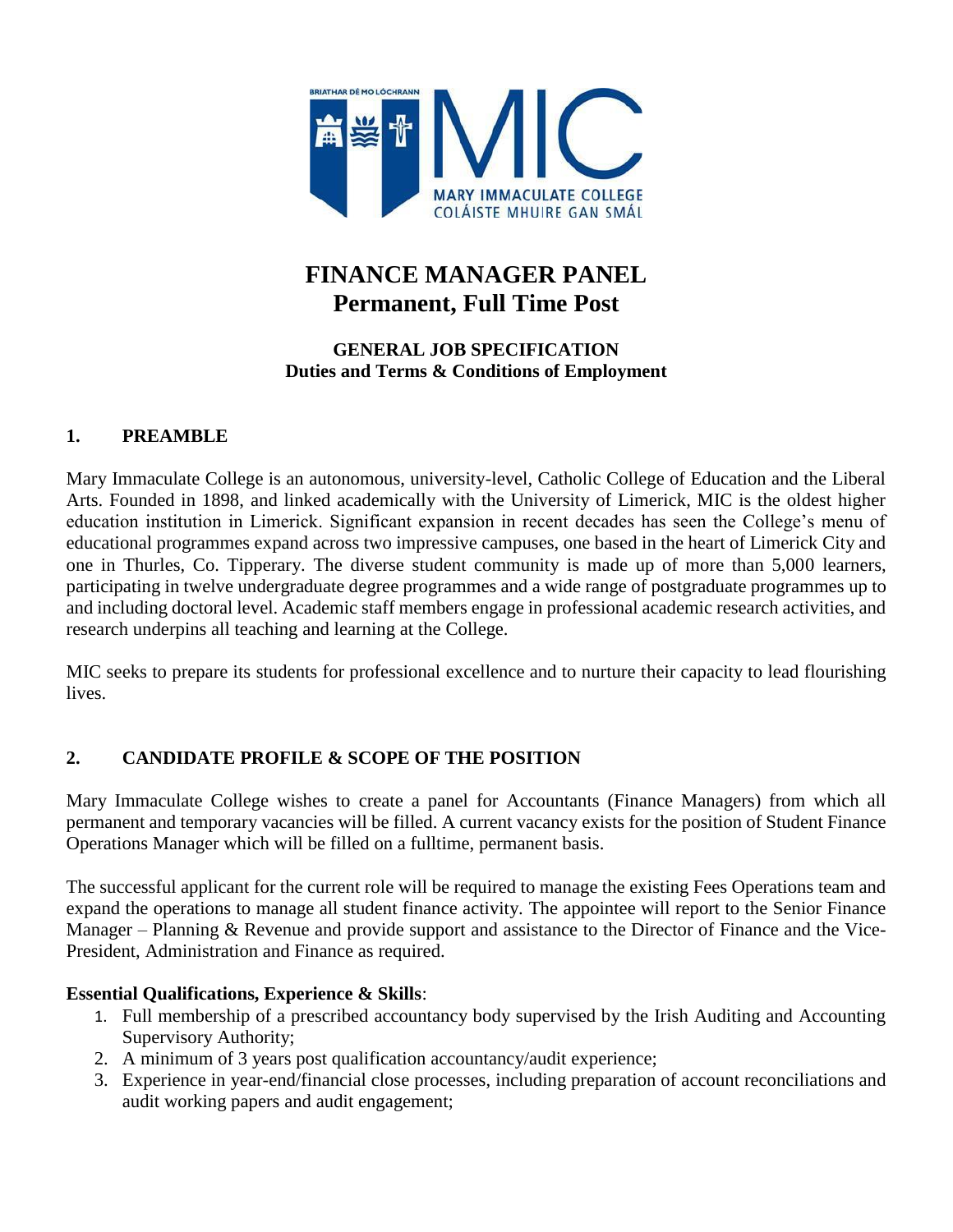- 4. Detailed knowledge and understanding of finance processes, and experience in the development of policies and procedures;
- 5. Detailed knowledge and understanding of financial risk management, experience of internal control testing and risk assessment and the management and development of systems of financial internal control;
- 6. Experience in the preparation of financial reports, budgets and financial proposals;
- 7. Excellent IT skills including expertise in integrated financial management systems (e.g Agresso, SAP, Oracle, or similar), with experience of data analysis to support management reporting and decision making and advanced experience using Microsoft Office;
- 8. Excellent analytical skills with the ability to devise and implement appropriate solutions to complex problems, including the capacity to make sound judgements on technical accounting issues, and an aptitude for process optimisation and improvement;
- 9. Excellent communication and interpersonal skills, with the ability to adapt communication style and technique to a wide variety of College contexts;
- 10. Excellent organisational skills with the ability to work under pressure, adhere to strict deadlines and prioritise;
- 11. Excellent supervisory management experience and people management skills with the ability to provide guidance and direction to others.

#### **In addition, it is desirable that candidates will also have:**

- 1. Previous relevant experience in the higher education or broader public sector and a working knowledge of the higher education sector governance and regulatory framework;
- 2. Experience or familiarity with the Agresso financial system and/or Student Records system.

*Cuirfear fáilte roimh iarratais ó dhaoine go bhfuil dearcadh dearfach acu i leith na Gaeilge. Applications are welcome from people who have a positive outlook to Irish.*

*Please note that current government policy may have implications for the re-employment of applicants who are currently in receipt of a public sector pension.*

# **3. JOB DESCRIPTION**

#### **Reporting Relationship**

An appointee to the post of Finance Manager will be required to carry out the duties attached to the post, under the general direction of the Senior Finance Manager or Director of Finance, depending on the finance section they work in, and to whom they are responsible to for the performance of these duties in the first instance. The appointee will also provide support to the Vice-President, Administration & Finance.

The appointee will report through the Vice President Administration and Finance, to the College President and/or to such other College Officers as the President may designate from time to time. The appointee will liaise with the Deans of Arts and Education, Heads of Departments, Course Leaders and other College personnel and with relevant College bodies in carrying out the duties attaching to the post.

The reporting relationship may be subject to review from time-to-time, in line with service needs and developments in the College.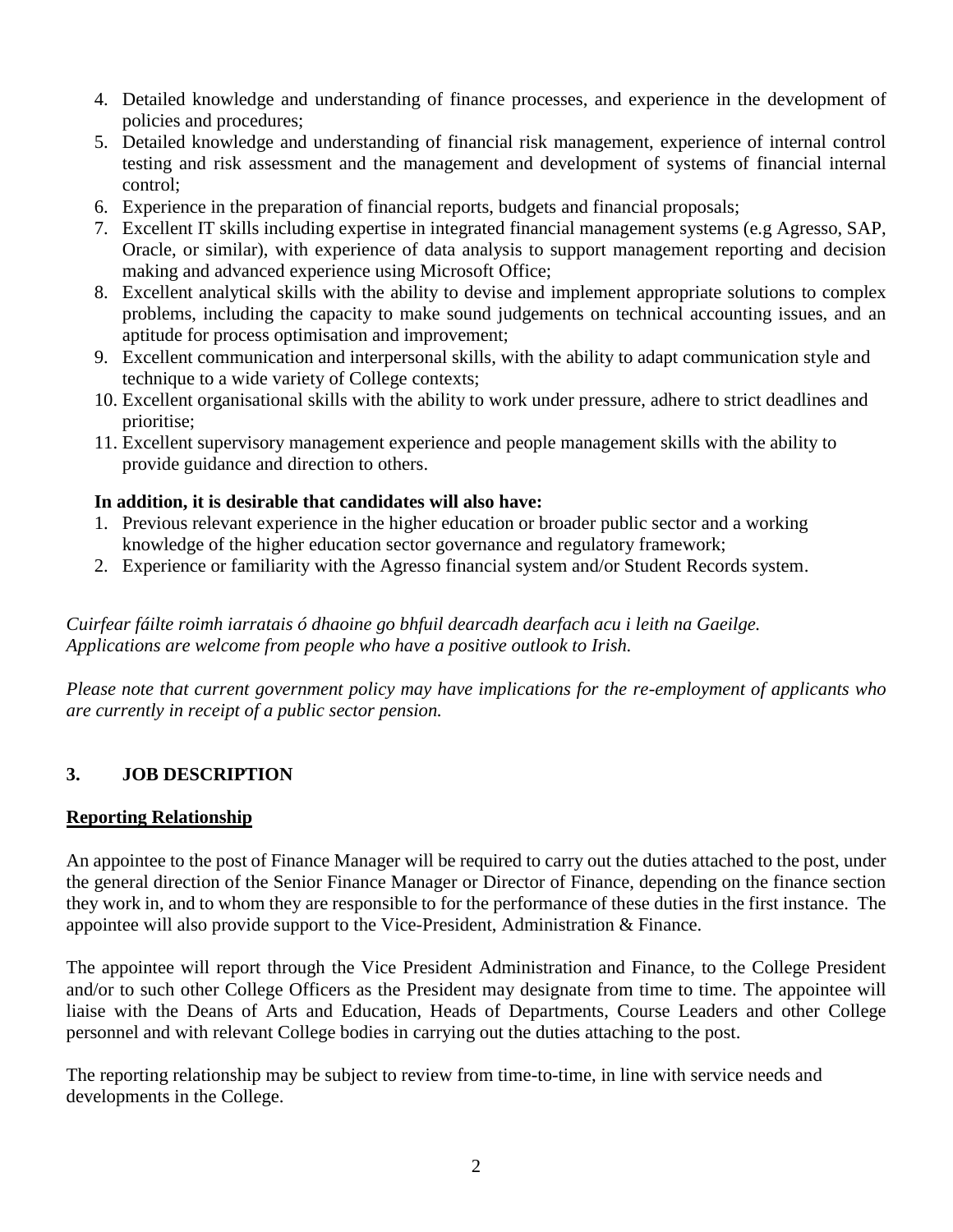# **Duties and Responsibilities – Finance Manager**

The general duties of a Finance Manager are as follows – a detailed job description will be provided for each role as it becomes available:

- Provide comprehensive and confidential financial support to the Senior Finance Manager and/or Director of Finance;
- Management and development of systems to ensure complete and accurate recognition of College income and expenditure;
- Supervise Finance staff as required;
- Ensure an accurate and complete record of all finance transactions, including preparation or review of bank and other account reconciliations;
- Preparation of reconciliations and reports for external bodies;
- Manage the collection processes for debt;
- Develop and maintain policies and standard operating procedures for finance processes;
- Manage and promote the use of intranet solutions including development and maintenance of the relevant section of a Finance SharePoint page;
- Manage content of the relevant section of the Finance section of the MIC website;
- Identify and/or support quality improvement projects within the Finance function;
- Preparation of working papers for management accounts and annual financial statements for areas of responsibility, ensuring prepared in accordance with best practice and recognised standards;
- Provide support for annual external C&AG audit and internal audit reviews;
- Preparation of budgets and forecasts;
- Maintenance of Finance Internal Control Framework in order to monitor and identify risk areas and manage a programme of internal control testing;
- Liaise with external bodies and organisations, as appropriate, in regard to financial matters;
- Deal with students and faculty, and clients of the College;
- Assist in the drawing up of reports for funding and other agencies;
- Promote and encourage staff development and training;
- Any other project work as directed by line manager;
- Continuously work as part of a team with Senior Finance Manager and/or Director of Finance and other Finance Department staff.

# **Duties and Responsibilities – Student Finance Operations Manager (Current vacancy)**

- Provide comprehensive and confidential financial support to the Senior Finance Manager Planning & Revenue and Director of Finance;
- Management and development of systems to ensure complete and accurate recognition of Student Fee income – undergraduate and postgraduate;
- Manage the transition to the new Student Records System (SRS) to ensure complete and accurate recording and reporting of student fees;
- Management and development of systems to ensure complete and accurate recognition of other student income including accommodation;
- Develop systems and processes for the accurate recording of student awards, bursaries, Access & Disability funding and other payments;
- Supervise the Student Finance staff and other staff as required;
- Ensure an accurate and complete record of all student finance transactions, including preparation or review of bank and other account reconciliations;
- Preparation of HEA & SUSI student fees reconciliations and reports;
- Manage the collection processes for student debt;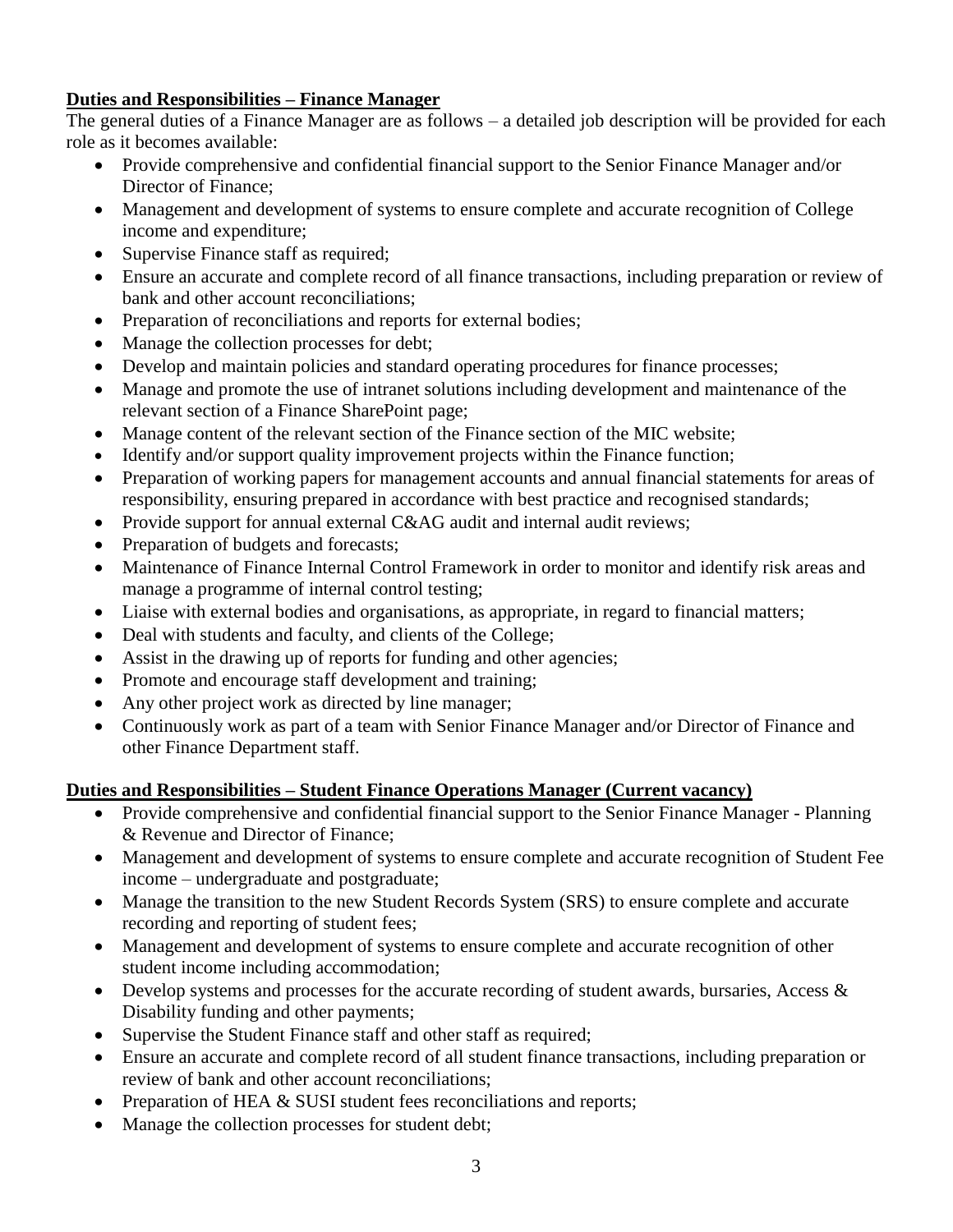- Develop and maintain policies and standard operating procedures for all student finance processes;
- Manage and promote the use of intranet solutions including development and maintenance of the Student Finance section of a Finance SharePoint page;
- Manage content of the Student Finance section of the Finance section of the MIC website;
- Identify and/or support quality improvement projects within the Student Finance function;
- Preparation of working papers for management accounts and annual financial statements for areas of responsibility, ensuring prepared in accordance with best practice and recognised standards;
- Provide support for annual external C&AG audit and internal audit reviews;
- Preparation of student finance budgets and forecasts;
- Preparation of post-graduate programme budgets and support preparation of budgets for new undergraduate programmes;
- Support development and maintenance of a Resource Allocation Model (RAM);
- Maintenance of Finance Internal Control Framework-Student Finance in order to monitor and identify risk areas and manage a programme of internal control testing;
- Liaise with external bodies and organisations, as appropriate, in regard to financial matters;
- Deal with students and faculty, and clients of the College;
- Assist in the drawing up of reports for funding and other agencies;
- Promote and encourage staff development and training;
- Any other project work as directed by Senior Finance Manager Planning & Revenue;
- Continuously work as part of a team with Senior Finance Manager and Director of Finance and other Finance Department staff.

The duties are broadly defined and the list of duties is not exhaustive. The performance of the entire range of duties is not necessarily confined to any one individual, as the work requires that the staff function in a flexible manner, and work together as a team the College retains the right to assign new duties and/or to reassign staff to other areas of the College, in response to service needs. The Director of Finance reserves the right to reassign Finance Managers on a permanent or temporary basis, as necessitated by operational needs.

# **4. TERMS AND CONDITIONS OF EMPLOYMENT**

#### **General**

All persons employed will sign an appropriate contract, which will contain terms and conditions of the employment. A job description is given to all applicants for employment and this will form part of the contract documentation.

# **Place of Work**

The appointee's place of work will be Mary Immaculate College, Limerick. The College reserves the right to require the appointee to work from any other location. It is a requirement of the College that the appointee must reside within a reasonable distance of the College.

# **Exclusivity of Service and Outside Work**

The person appointed will be required to devote their full-time attention and abilities to their duties during their working hours in the College and to act in the best interest of the College at all times. Therefore, for as long as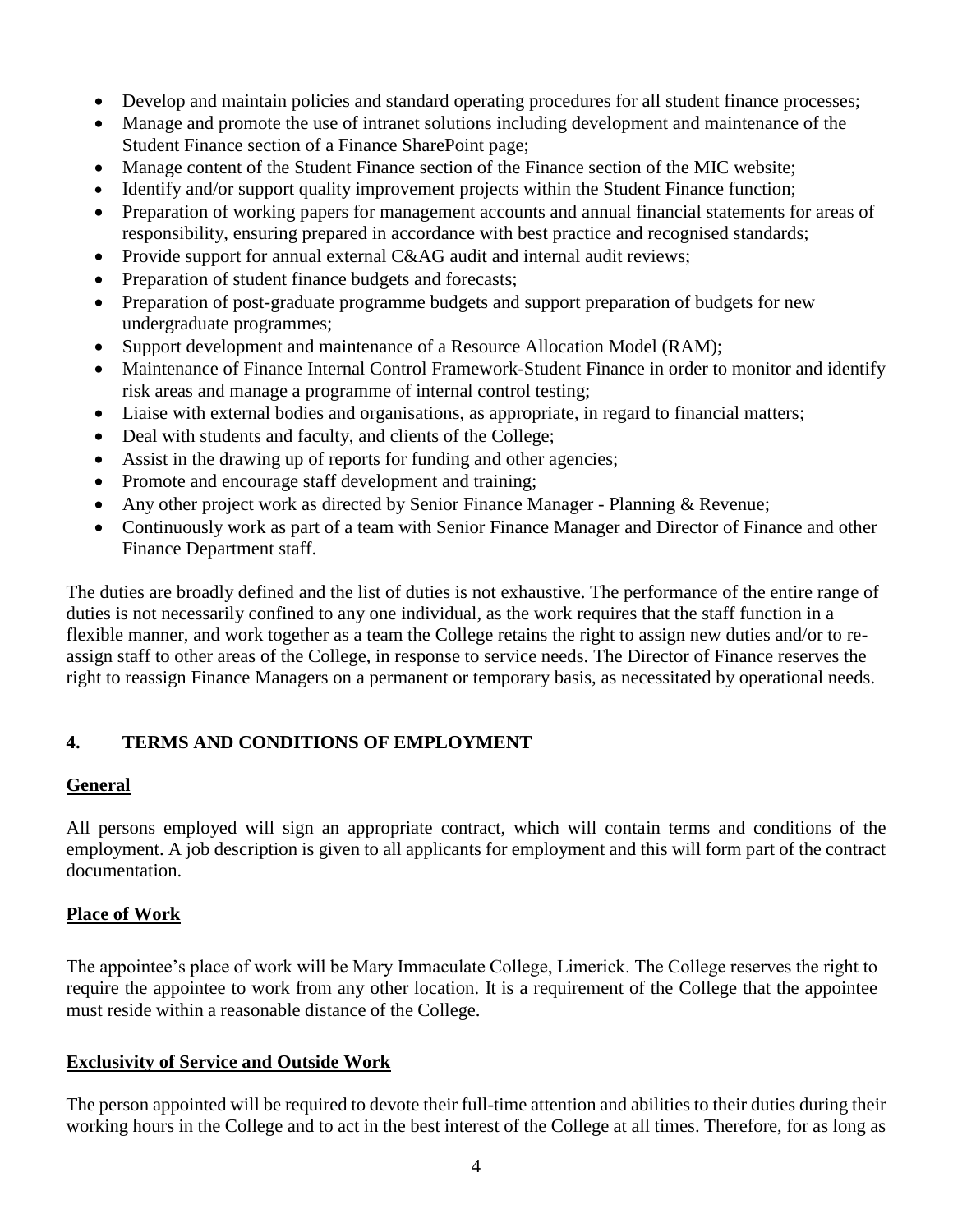the successful applicant is working in the College, they may not, without the prior written consent of the College, be actively engaged or concerned in any way, either directly or indirectly, in any other business or undertaking where this is or is likely to be in conflict with the College's interests or the performance of the duties that the person has been employed for.

The appointee will not, during their tenure of office, undertake paid outside work unless they have received the permission of the Vice President Administration and Finance (VPAF) to undertake such work on the terms and conditions as agreed for the particular undertaking in question. In every case, it is the duty of the appointee to seek in writing the prior permission of the VPAF. It is also the duty, in every case, of the appointee to inform the person or body for whom the work is being undertaken, that the work is being conducted in a private capacity and that the College cannot in any circumstances be responsible for such work.

#### **Probationary Period**

This appointment is subject to satisfactory completion of the standard 9 month probationary period. The probationary period may be extended at the discretion of the College but will not in any case exceed 11 months. Absences during the period of probation will extend the probationary period. Performance and conduct during the probationary period will be monitored through a process of assessment meetings. Termination of employment during the probationary period, for any reason or no reason, will be at the discretion of the College. The disciplinary procedure will not apply to a dismissal during probation where the probationary employee has been employed by MIC for less than 12 months.

#### **Hours of Attendance**

Full time hours are 37 hours per week.

The normal hours of duty are Monday to Thursday, 9am to 5.15pm and Friday 9am to 4.45pm with a 45-minute lunch break each day. However, the duties attaching to the position are such that the post holder may be required to work evenings/weekends on occasion to accommodate service needs. Subject to College policy, the post holder may avail of "Time-Off-In-Lieu (TOIL)" or overtime where working hours exceed 37 hours per week.

The College reserves the right to adjust starting and finishing times or days of duty to meet service needs.

#### **Salary**

The Salary scale for this position has been approved by the Department of Further and Higher Education, Research, Innovation and Science and the Higher Education Authority in line with Government Policy on Public Sector remuneration. The rate of remuneration may be adjusted from time to time in line with Government pay policy. The appointment will be made on the salary scale at a point in line with current Government Pay Policy. New entrants to the Civil or Public Sector, as defined in Circular 18/2010, will commence on the first point of the salary scale.

This post is at Higher Executive Officer (HEO) grade. With effect from 1<sup>st</sup> February 2022, the annual salary scale for Higher Executive Officer (Grossed up) is: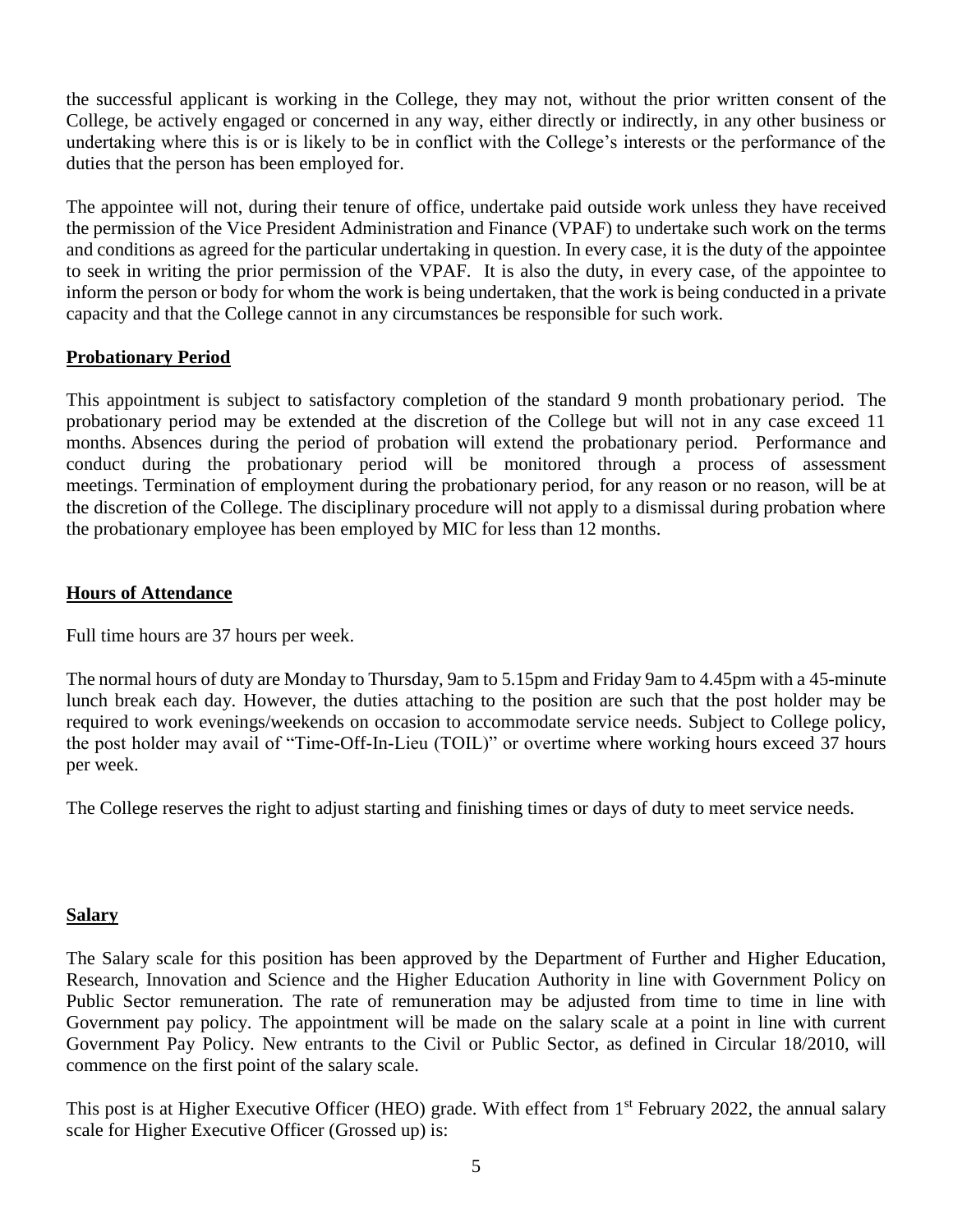€50,849, €52,334, €53,818 €55,301, €56,786, €58,271, €59,755, LSI 1 €61,899, LSI 2 €64,037

Increments are awarded in line with national pay agreements.

Salary will be paid on a monthly basis on the 25th of each month, or the previous Friday if  $25<sup>th</sup>$  falls on a weekend, using the Paypath facility. Payment of salaries and wages are subject to statutory deductions, i.e. Income Tax (PAYE), Superannuation Contributions, Pay Related Social Insurance (PRSI) and Universal Social Charge (USC).

#### **Superannuation**

New entrants appointed will be required to participate in the Single Public Service Pension Scheme and pay Superannuation contributions at the appropriate rates in accordance with the provisions of the Public Service Pensions (Single Scheme and Other Provisions) Act, 2012. Details of this scheme can be obtained from the College's website.

All other eligible appointees are automatically included in the Colleges' of Education Pension Scheme on taking up appointment. In compliance with the Colleges of Education Pension Scheme, deductions amounting to 6.5% are made from salary. Details of the regulations concerning the Colleges' of Education Pension Scheme may be obtained from the College's Human Resources Office.

The appointee will be required to pay Additional Superannuation Contribution (ASC) under the provisions of the Public Service and Pensions Act 2017.

Appointees who commenced employment in the public service between 1st April 2004 and 31st December 2012 and have not had a break in employment of greater than 6 months will have no mandatory retirement age. All other appointees will have a mandatory retirement age of 70.

Staff who are not eligible for membership of the Colleges' of Education Pension Scheme or the Single Public Service Pension Scheme may avail of a PRSA (Personal Retirement Savings Account). A designated PRSA provider has been nominated by the College and staff who are not eligible for membership of the aforementioned schemes should contact the Finance Office for further information on PRSA.

#### **Annual Leave**

The annual leave entitlement for this grade is 27 working days per leave year. Annual leave should be taken when students are off campus and the taking of leave must have the prior approval of the relevant Line Manager.

Public Holidays are granted in accordance with the provisions of the Organisation of Working Time Act, 1997.

#### **Sick Leave**

There is a discretionary sick pay scheme, details of which are available from the Human Resources Office. Employees who have a minimum 3 months continuous employment with the College may be granted sick pay subject to the terms of the Public Service Sick Leave Scheme. Sick pay is contingent on full cooperation and compliance with the Colleges absence management procedures.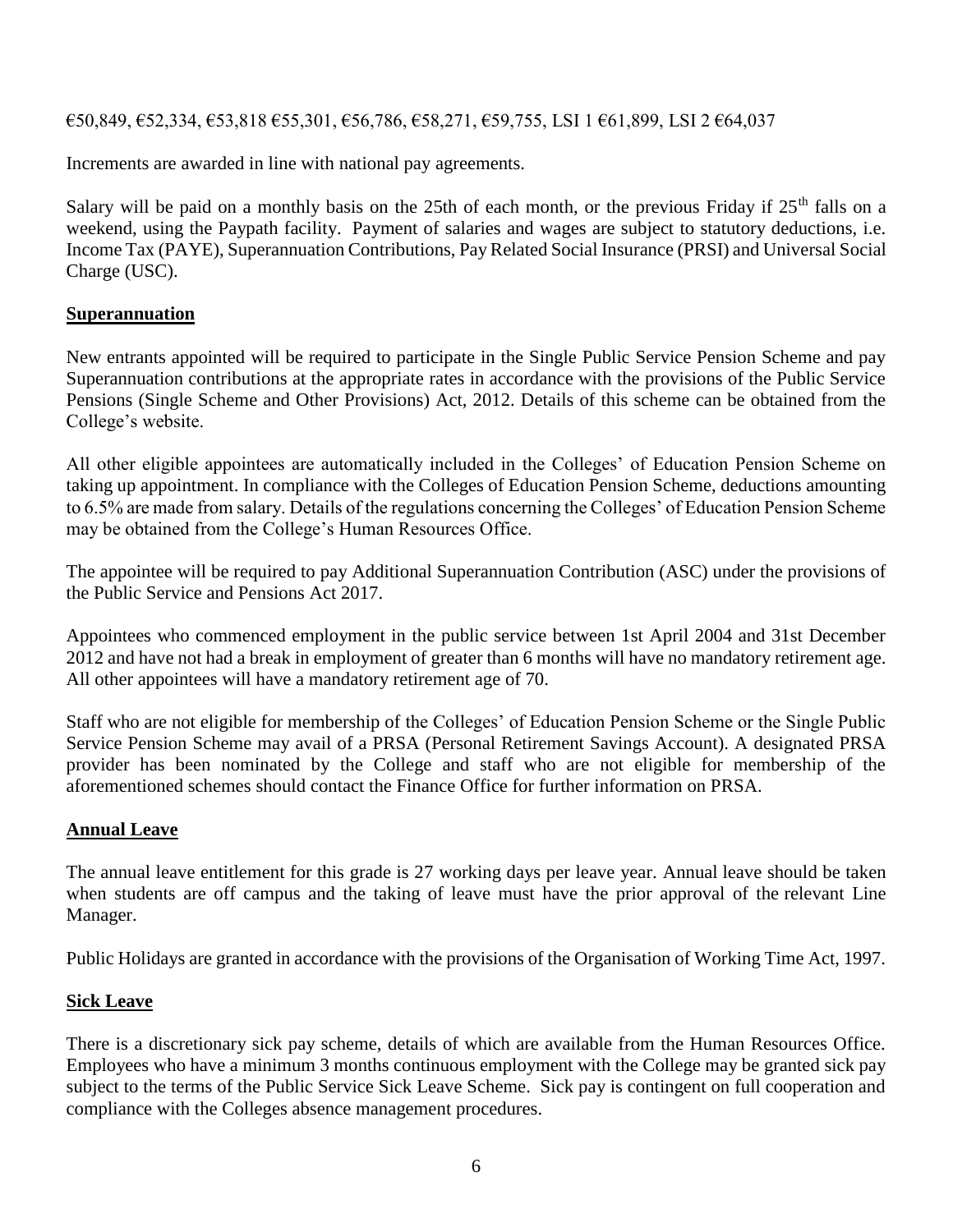#### **Confidentiality**

In the course of working in Mary Immaculate College, the person appointed may have access to or hear information concerning staff and/or students and/or the functioning and the business of the College. Such information acquired in the course of employment with the College, including any aspect of the College's responsibilities or operations, is considered to be confidential information. On no account must information concerning students, staff or other College business be divulged or discussed except in the performance of normal duties and, unless authorised to do so, this information shall not be communicated to a third party. In addition, records must never be left in a manner that unauthorised persons can obtain access to them and must be kept in safe custody when no longer required.

#### **Health & Safety**

Mary Immaculate College attaches the highest regard to the safety, health and welfare of its employees. It is the duty of each employee to take reasonable care to protect the health and safety of themselves and of other people in the workplace. Each employee must comply with all health and safety policies and procedures in operation in Mary Immaculate College and familiarise him/herself with the Safety Statement.

Employees are obliged to wear any PPE (Personal Protective Equipment) that they may be provided with and no person shall intentionally or recklessly interfere with or misuse any appliance, protective clothing or other equipment provided in the workplace for health and safety purposes. Employees are statutorily/legally obliged to ensure that any accidents/incidents which may occur are reported promptly to the Health and Safety Officer on the MIC Accident/Incident Report Form.

#### **College Policies, Rules and Regulations**

The College is a Public Sector employer and is bound by National Agreements. It is also bound by regulations, circulars and directives issued on behalf of Government by the Department of Finance, Department of Further and Higher Education, Research, Innovation and Science and the Higher Education Authority.

Employees are at all times subject to the provisions of the Code of Conduct for Staff, College policies, rules and regulations. These policies include but are not confined to Disciplinary & Grievance Policies, Dignity at Work, Examination Rules & Regulations, Policy on Responsible Computing and Use of Information Technology Facilities. All policies are outlined on the College's Staff Portal for College employees. All employees are required to familiarise themselves with the contents of Policies and Procedures, on the College's Staff Portal.

#### **Termination of Employment**

At least two calendar months written notice is required to resign this post.

On the termination of employment but before departing from the College, staff members are required to return to the College all books, reports, memoranda, correspondence, papers, records, reports, files including data held on electronic files, computer disks, electronically recorded discs, and any other documentation, and all other property, including office keys, belonging to the College or relating to its business or affairs which are in the possession of a staff member or under their control when the employment is terminated.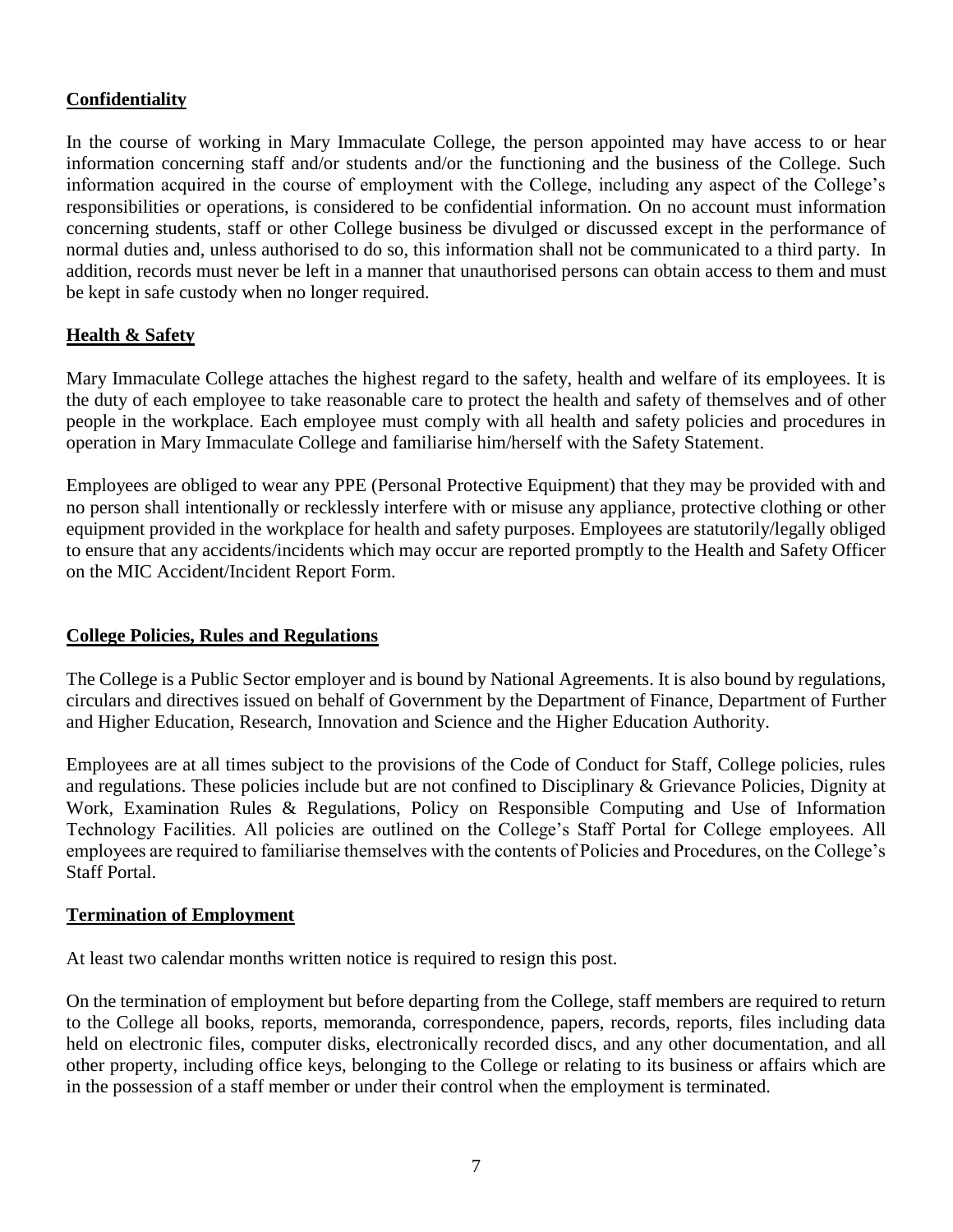# **5. APPLICATION AND SELECTION PROCESS**

#### **Method of Selection for Recommendation**

#### *Shortlisting*

An expert group will convene to conduct shortlisting of applicants, measured against pre-determined criteria.

*The criteria that will be used to shortlist candidates for this appointment are:*

- Full membership of a prescribed accountancy body supervised by the Irish Auditing and Accounting Supervisory Authority;
- A minimum of 3 years post qualification accountancy/audit experience;
- Experience in year-end/financial close processes, including preparation of account reconciliations and audit working papers and audit engagement;
- Detailed knowledge and understanding of finance processes, and experience in the development of policies and procedures;
- Detailed knowledge and understanding of financial risk management, experience of internal control testing and risk assessment and the management and development of systems of financial internal control;
- Experience in the preparation of financial reports, budgets and financial proposals;
- Excellent IT skills including expertise in integrated financial management systems (e.g Agresso, SAP, Oracle, or similar), with experience of data analysis to support management reporting and decision making and advanced experience using Microsoft Office;
- Excellent analytical skills with the ability to devise and implement appropriate solutions to complex problems, including the capacity to make sound judgements on technical accounting issues, and an aptitude for process optimisation and improvement;
- Excellent supervisory management experience and people management skills with the ability to provide guidance and direction to others.

Normally the number of applications received for a position exceeds that required to fill the position. While a candidate may meet the eligibility requirements of the competition, if the numbers applying for the position are such that it would not be practical to interview everyone, the College may decide that a limited number will be called to interview. This is not to suggest that other candidates are necessarily unsuitable to undertake the job, rather that there are some candidates, based on their application, appear to be better qualified and/or have more relevant experience. It is incumbent, therefore upon the applicant, to ensure that all relevant information is included in their application and that they clearly identify how they meet the specified candidate criteria.

The selection process may include an aptitude assessment of one or more of the essential competencies for the post.

#### *Interview*

A recommendation for appointment will be made by an interview board. The appointment will be based on this recommendation, except where considerations of health or an unsuitable record in previous employment warrants a departure. A panel will be formed from which permanent and temporary appointments to the position of **Finance Manager** may be filled during the life of the panel (24 months).

Candidates must produce satisfactory documentary evidence of all training and experience claimed by them, if required.